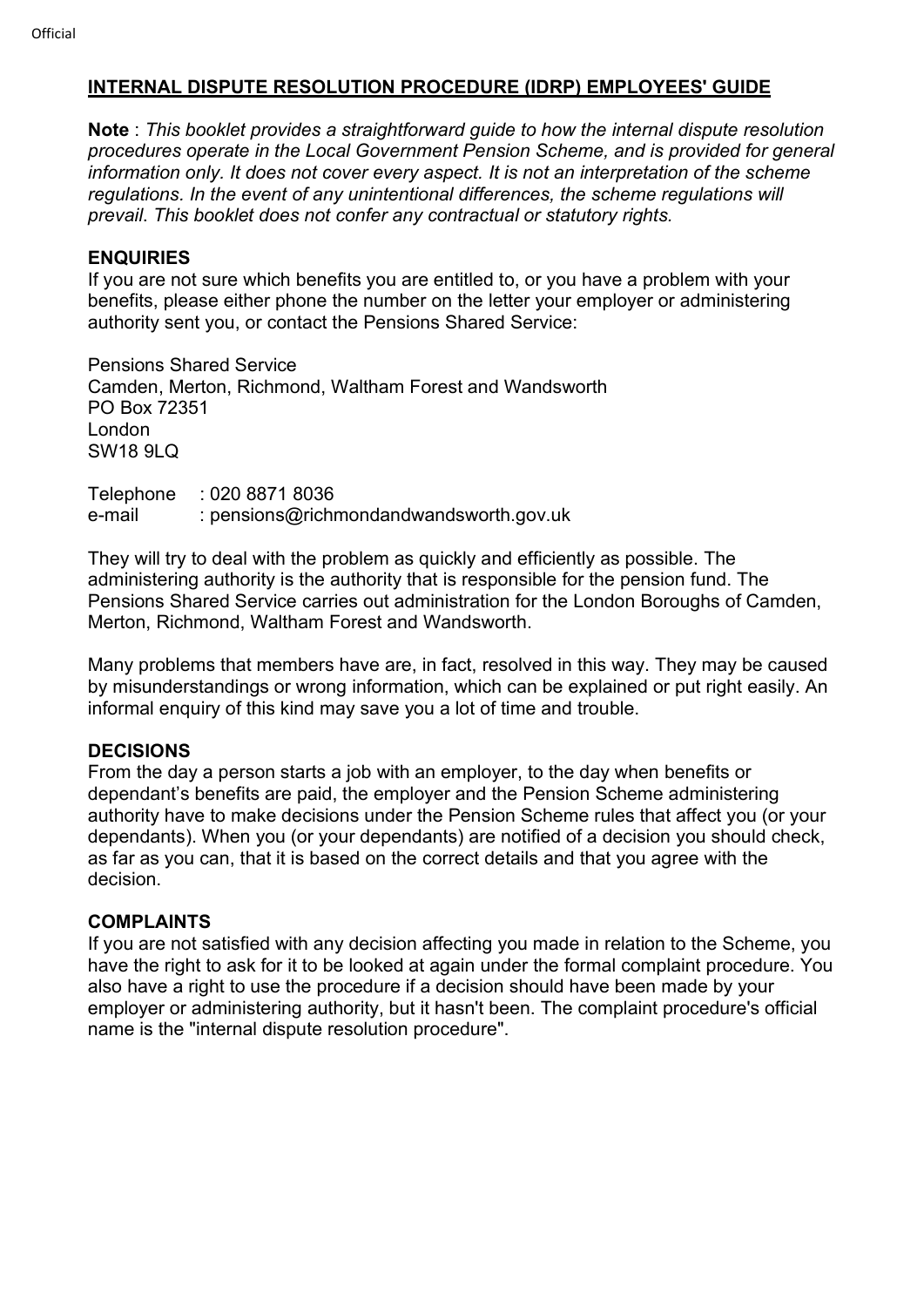The formal complaint procedure has two stages. Many complaints are resolved at the first stage. Any complaint you make should be treated seriously, and considered thoroughly and fairly.

You can ask someone to take your complaint forward on your behalf. This could be, for instance, a trade union official, welfare officer, your husband, wife or partner, or a friend.

No charge is made at any stage for investigating a complaint under the internal dispute resolution procedure. But expenses that you will have to meet are your own (and/or your representative's) time, stationery and postage.

Please remember that, before you make a formal complaint, your Pensions Section may welcome the opportunity to try to resolve the matter about which you are dissatisfied in an informal way. It may be worth checking again that they know you are concerned, and why.

#### First stage

If you need to make a formal complaint, you should make it:

- in writing, using the application form below, and
- normally within 6 months of the day when you were told of the decision you want to complain about.

Your complaint will be considered carefully by a person nominated by the body that took the decision against which you wish to complain. This guide calls them the "adjudicator" That person is required to give you their decision in writing.

If the adjudicator's decision is contrary to the decision you complained about, the employer or administering authority who made that original decision will now have to deal with your case in accordance with the adjudicator's decision.

If the decision you complained about concerned the exercise of a discretion by the employer or administering authority, and the adjudicator decides that the employer or administering authority should reconsider how they exercised their discretion, they will be required to reconsider their original decision.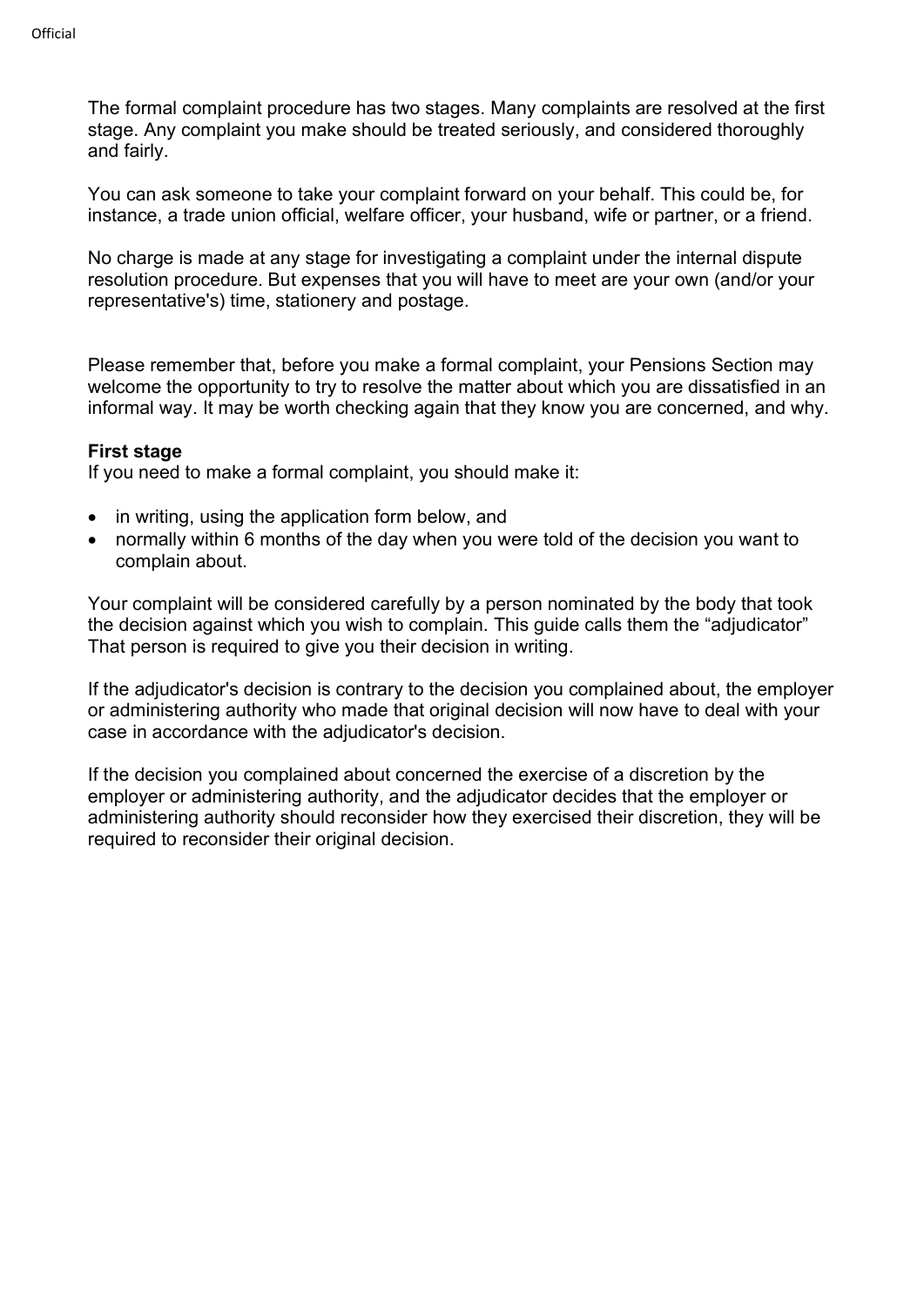## Second Stage

You can ask the pension scheme administering authority to take a fresh look at your complaint in any of the following circumstances:

- you are not satisfied with the adjudicator's first-stage decision,
- vou have not received a decision or an interim letter from the adiudicator, and it is 3 months since your lodged your complaint,
- it is one month after the date by which the adjudicator told you (in an interim letter) that they would give you a decision, and you have still not received that decision.

This review would be undertaken by a person not involved in the first stage decision.

You will need to send the appropriate administering authority your complaint in writing. The time limits for making the complaint are set out in the table on page 4. The administering authority will consider your complaint and give you their decision in writing.

If you are still unhappy following the administering authority's second stage decision, you can take your case to the Pensions Ombudsman provided you do so within 3 years from the date of the original decision (or lack of a decision) about which you are complaining.

#### The Pensions Ombudsman

"You have the right to refer your complaint to The Pensions Ombudsman free of charge.

The Pensions Ombudsman deals with complaints and disputes which concern the administration and/or management of occupational and personal pension schemes.

Contact with The Pensions Ombudsman about a complaint needs to be made within three years of when the event(s) you are complaining about happened – or, if later, within three years of when you first knew about it (or ought to have known about it). There is discretion for those time limits to be extended.

The Pensions Ombudsman can be contacted at:

10 South Colonnade, Canary Wharf

London, E14 4PU

Tel: 0800 917 4487

Email: enquiries@pensions-ombudsman.org.uk

Website: www.pensions-ombudsman.org.uk

You can also submit a complaint form online:

www.pensions-ombudsman.org.uk/our-service/make-a-complaint/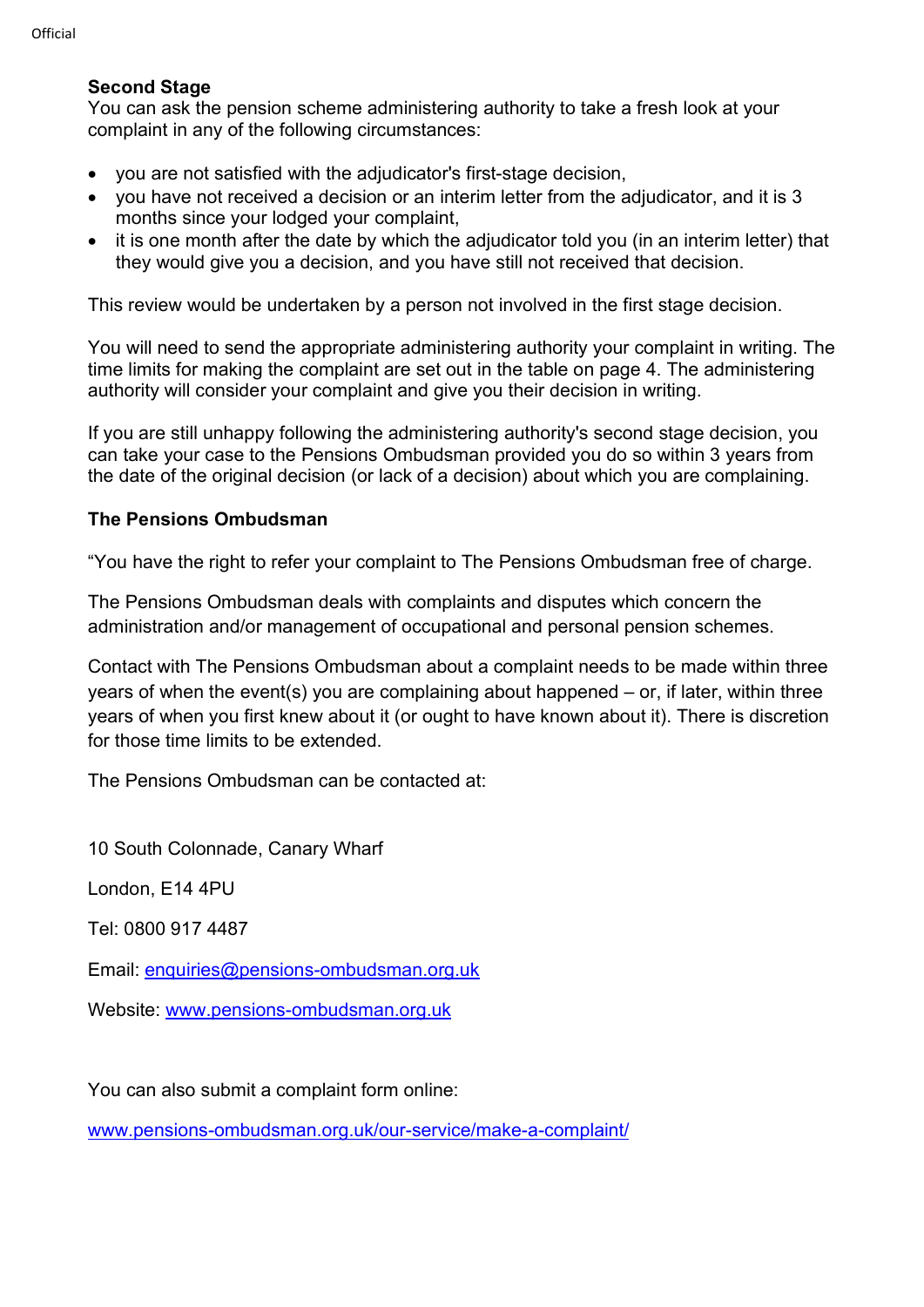If you have general requests for information or guidance concerning your pension arrangements contact:

The Pensions Advisory Service

11 Belgrave Road

London, SW1V 1RB

Tel: 0800 011 3797

Website: www.pensionsadvisoryservice.org.uk/"

PTO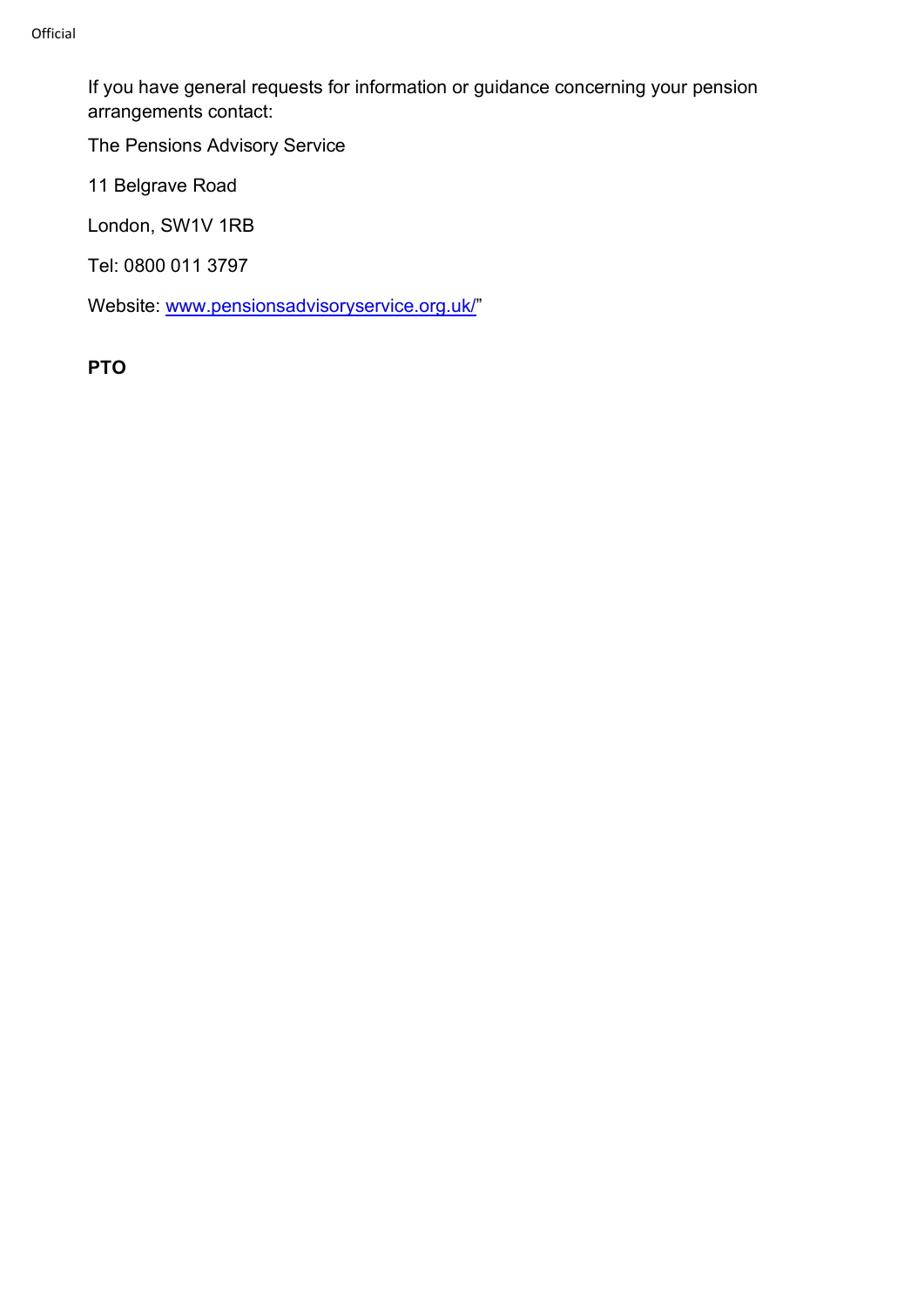## Time limits under the Internal Dispute Resolution Procedure

| <b>Your situation</b>                                                                                                                                                                                                                                                   | To complain to                                                                      | <b>Time Limit</b>                                                                                                  |
|-------------------------------------------------------------------------------------------------------------------------------------------------------------------------------------------------------------------------------------------------------------------------|-------------------------------------------------------------------------------------|--------------------------------------------------------------------------------------------------------------------|
| You have received a decision on your<br>benefits under the pension scheme<br>from your employer/administering<br>authority, and there seem to be good<br>grounds for complaining.                                                                                       | The adjudicator under the<br>first stage of the<br>procedure.                       | 6 months from the date<br>when you were notified of<br>the decision $1$                                            |
| You have received a first stage decision<br>on your complaint from the adjudicator,<br>but you are not satisfied.                                                                                                                                                       | The relevant administering<br>authority under the second<br>stage of the procedure. | 6 months from the date of<br>the adjudicator's decision                                                            |
| You made your complaint in writing to<br>the adjudicator, with all the information<br>they needed but, 3 months later, you<br>have not received their decision on your<br>complaint or any interim reply.                                                               | The relevant administering<br>authority under the second<br>stage of the procedure. | 9 months from the date<br>when you submitted your<br>complaint.                                                    |
| You received an interim reply to your<br>complaint to the adjudicator, within 2<br>months of applying to them. Their reply<br>promised you a decision by a specified<br>date but, one month after the specified<br>date, you still have not received their<br>decision. | The relevant administering<br>authority under the second<br>stage of the procedure. | 7 months from the date by<br>which you were promised<br>you would receive a<br>decision                            |
| Your complaint is that your employer or<br>administering authority have failed to<br>make any decision about your benefits<br>under the pension scheme                                                                                                                  | The adjudicator under the<br>first stage of the procedure                           | 6 months from the date<br>when the employer or<br>administering authority<br>should have made the<br>$decision2$ . |
| Your complaint went to the<br>administering authority under the<br>second stage of the procedure. You<br>received their decision but you are still<br>not satisfied.                                                                                                    | The Pensions<br>Ombudsman.                                                          | 3 years from the date of<br>the original decision about<br>which you are complaining.                              |
| You have taken your complaint to the<br>administering authority under the<br>second stage of the procedure but, 2<br>months after your complaint was<br>received by the authority, you have not<br>received their decision on your<br>complaint or any interim reply.   | <b>The Pensions</b><br>Ombudsman.                                                   | 3 years from the date of<br>the original decision about<br>which you are complaining.                              |
| You received an interim reply to your<br>second stage complaint to the<br>administering authority, within 2 months<br>of applying to them. Their reply<br>promised you a decision by a certain<br>date but, by that date, you still have not<br>received their decision | <b>The Pensions</b><br>Ombudsman.                                                   | 3 years from the date of<br>the original decision about<br>which you are complaining.                              |

<sup>1</sup> The adjudicator can extend the 6 month time limit for a reasonable period where there are special circumstances.

 $2$  The adjudicator can extend the 6 month time limit for a reasonable period where there are special circumstances.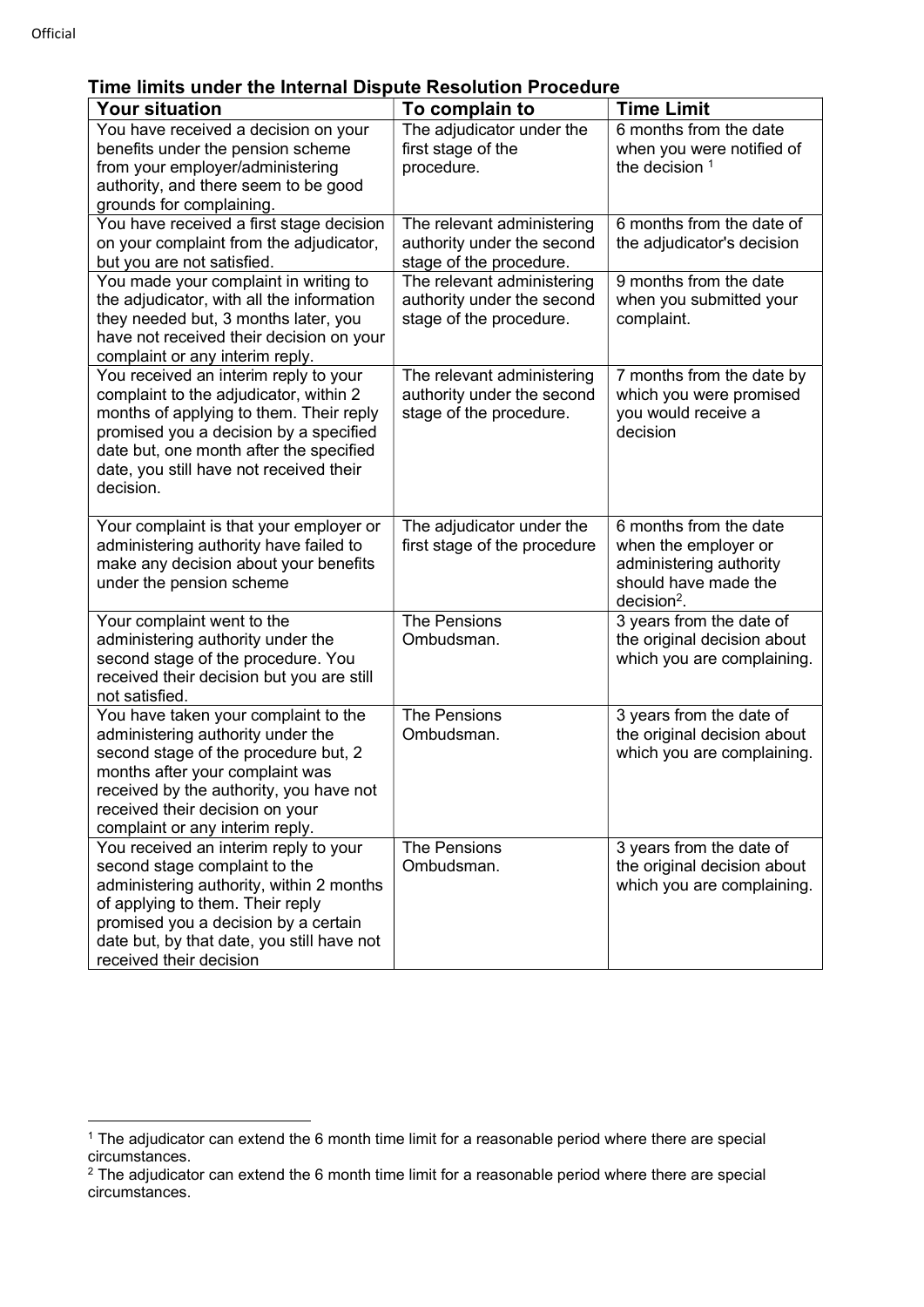## Application under the Internal Dispute Resolution Procedure

You can use this form:

- a) to apply to the adjudicator at stage 1 of the internal dispute resolution procedure if you want them to investigate a complaint concerning your pension; and
- b) to apply to the administering authority if you want them to reconsider a determination made by the adjudicator.

## Please write clearly in ink, and use capital letters in boxes 1, 2 and 3.

#### 1. Member's details :

If you are the member (the person who is or was in the Scheme), or a prospective member (a person who is eligible to be a member of the Scheme), please give your details in this box. You can then go straight to box 4.

If you are the member's dependant (for example, their husband, wife or child), please give the member's details in this section, and then go to box 2.

If you are representing the person with the complaint, please give the member's details in this section, and then go to box 2.

| Full Name                 |  |
|---------------------------|--|
| Address                   |  |
|                           |  |
| Date of Birth             |  |
| Employer                  |  |
| <b>National insurance</b> |  |
| number                    |  |

#### 2. Dependant's details :

If you are the member's dependant and the complaint is about a benefit for you, please give your details in this box and then go to box 4.

If the complaint is about a benefit for a dependant and you are the dependant's representative, please give the dependant's details in this box and then go to box 3.

| Full Name                 |  |
|---------------------------|--|
| Address                   |  |
| Date of Birth             |  |
| Relationship to<br>member |  |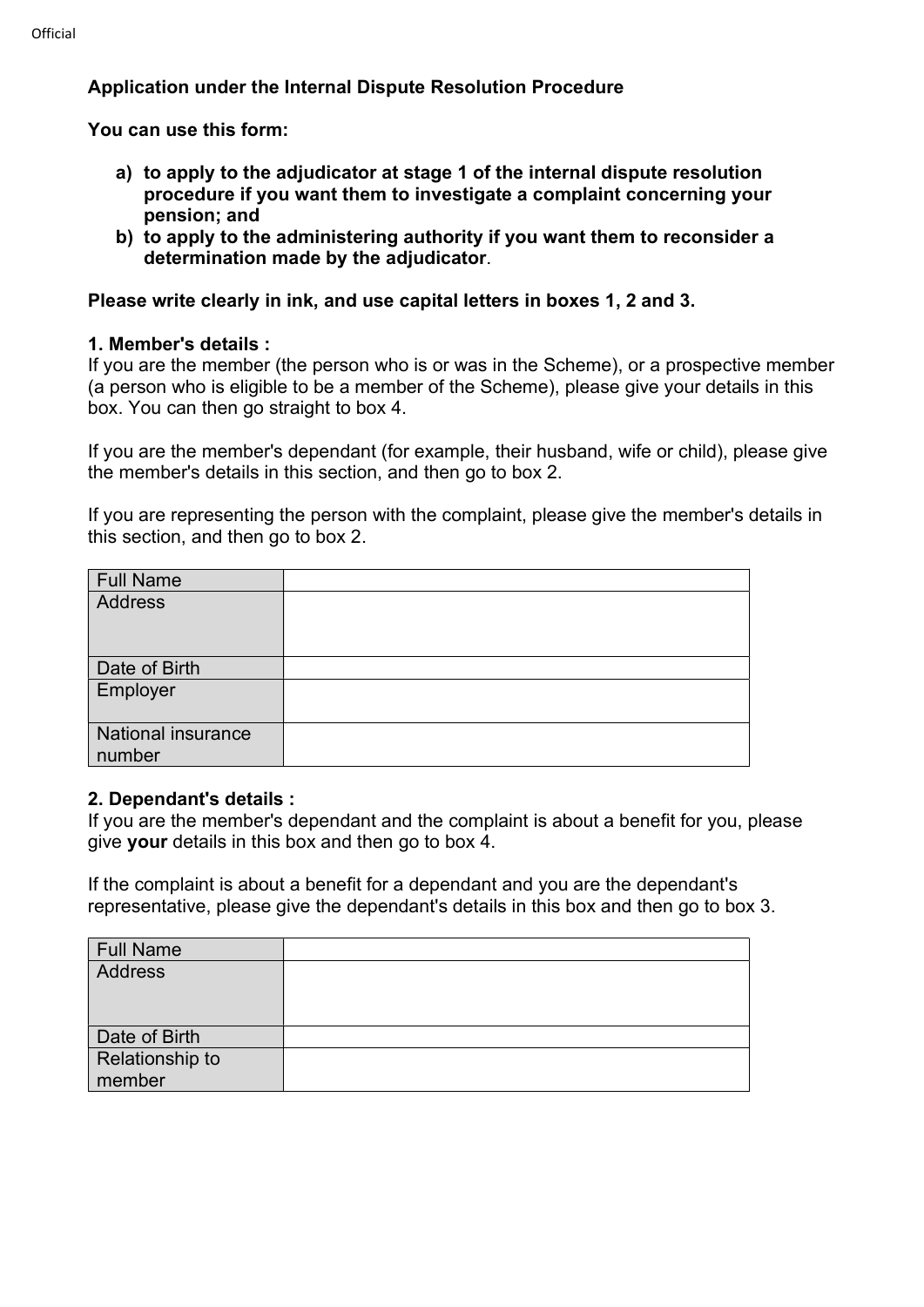#### 3. Representative's details :

If you are the member's or dependant's representative, please give your details in this box.

| <b>Full Name</b>  |  |
|-------------------|--|
| <b>Address</b>    |  |
|                   |  |
| The address       |  |
| response letters  |  |
| should be sent to |  |

#### 4. Your complaint

Please give full details of your complaint in this box. Please try to explain exactly why you are unhappy, giving any dates or periods of Scheme membership that you think are relevant.

If there is not enough space, please go on to a separate sheet and attach it to this form. Remember to write your name and national insurance number at the top of any separate sheet if you are a member. Or, if you are not a member, put the member's name and national insurance number at the top of any separate sheet.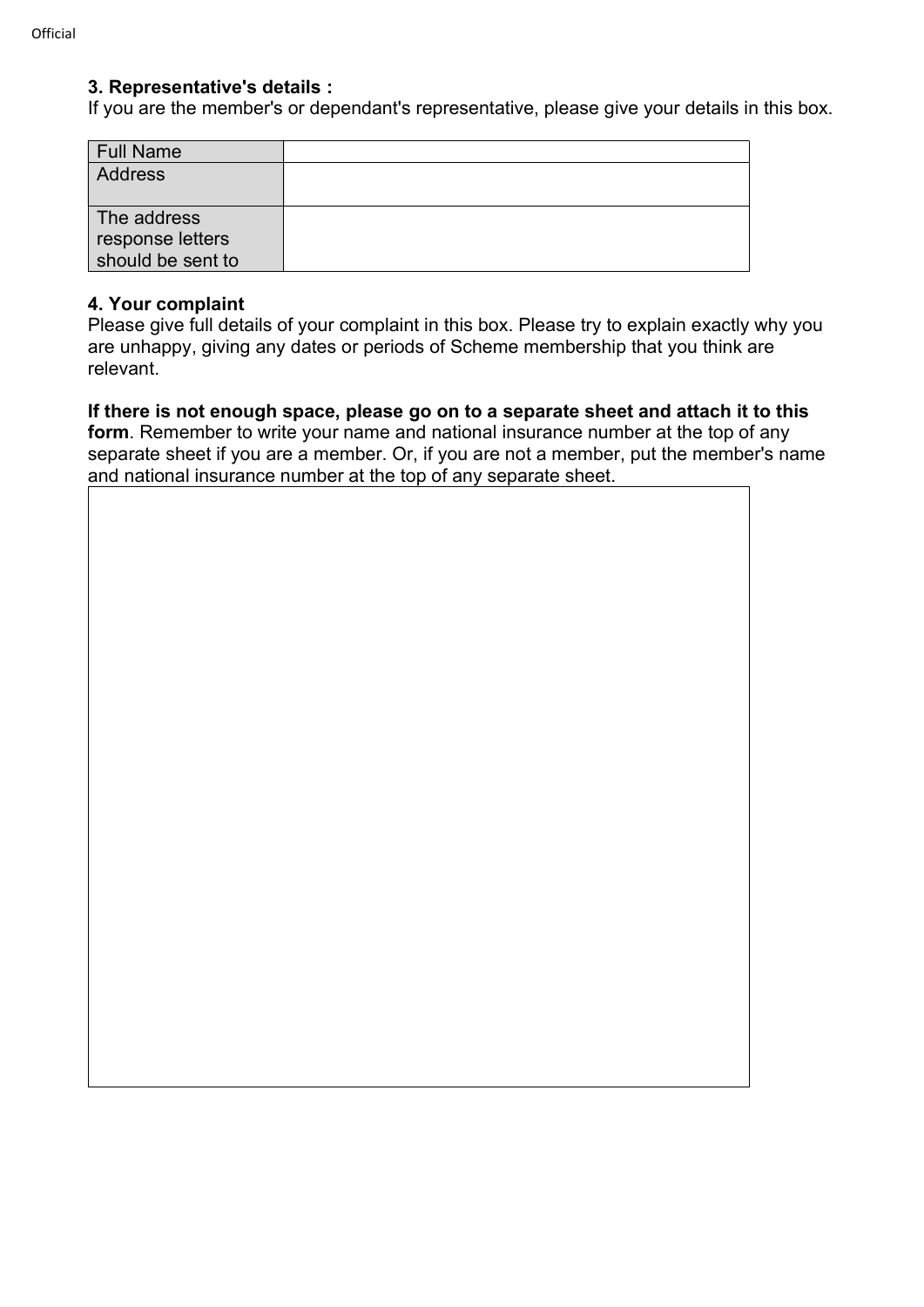#### 5. Medical Report

If your complaint relates to a decision not to award the payment of your pension benefits due to ill-health, please sign the following authorisation: -

I authorise the release of all medical reports and all health records held about me, in order that my appeal may be determined. I understand that such reports/records may be copied to any relevant person asked to comment on my complaint.

Signed: ............................................................. Date: ...........................................

#### 6. Your signature

I would like my complaint to be considered and a decision to be made about it. I am a :

- Scheme member/former member/prospective member \*
- Dependant of a former member \*
- Member's representative/dependant's representative \*

\* delete as appropriate

Signed : New York 1 and 2 and 2 and 2 and 2 and 2 and 2 and 2 and 2 and 2 and 2 and 2 and 2 and 2 and 2 and 2 and 2 and 2 and 2 and 2 and 2 and 2 and 2 and 2 and 2 and 2 and 2 and 2 and 2 and 2 and 2 and 2 and 2 and 2 and

#### 7. Please enclose a copy of any notification of the decision you are complaining of which has been issued by the employer or administering authority.

Also enclose any other letter or notification that you think might be helpful.

## PLEASE SEND THIS FORM TO THE RELEVANT ADDRESS AS OVERLEAF